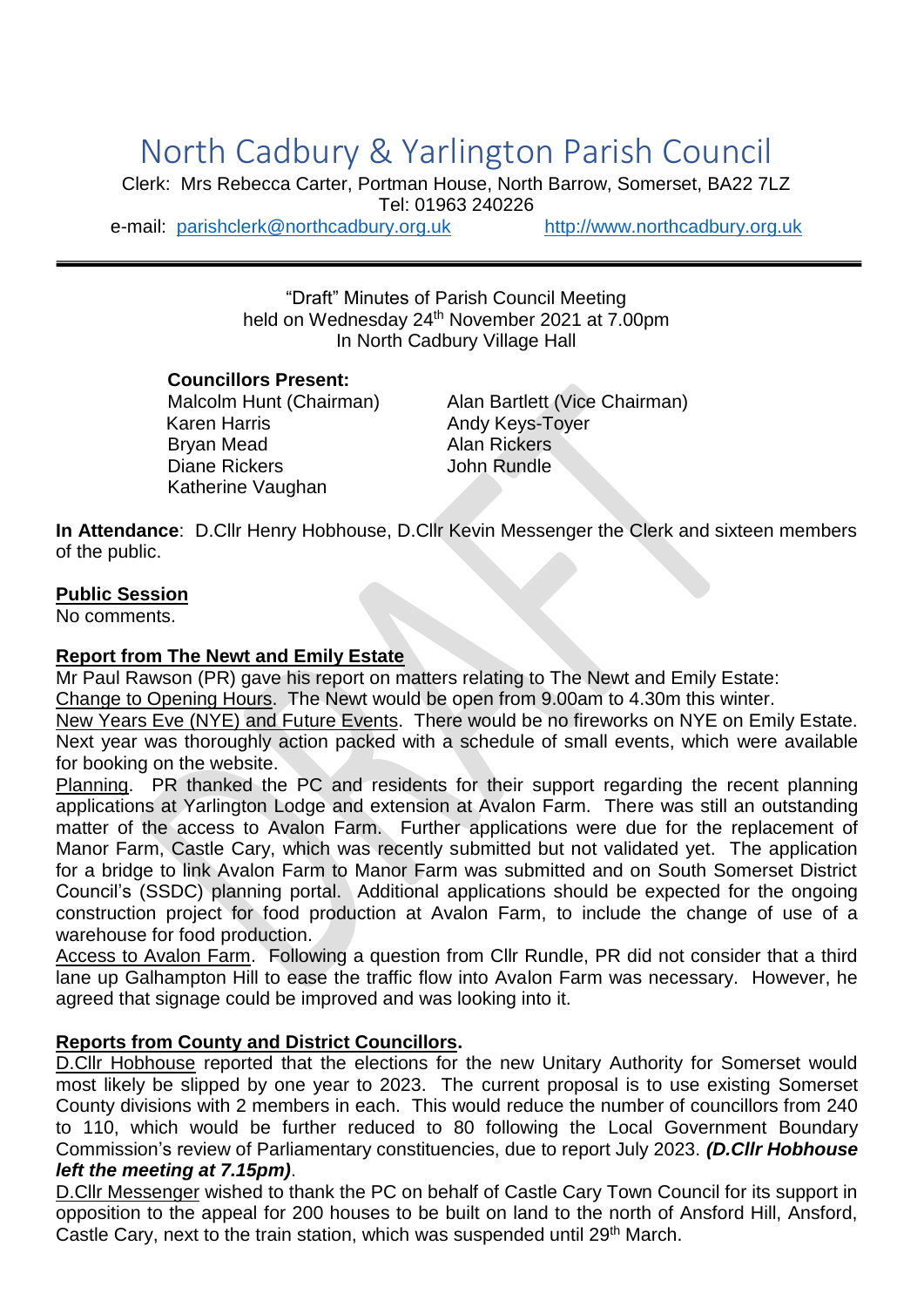## **21/140. Apologies for Absence and to consider the reasons given.**

Council to receive apologies for absence and, if appropriate, to resolve to approve the reasons given.

**RESOLVED**: Apologies were received and accepted from Cllrs Susan Gilbert and Maria Viney. C.Cllr Lewis also tendered his apologies.

## **21/141. Declarations of Interest.**

Members to declare any interests they may have in agenda items that accord with the requirements of the Local Authority (Model Code of Conduct) Order LO9-12 May 2018. (NB this does not preclude any later declarations). **RESOLVED**: None.

## **21/142. Minutes.**

To approve the Minutes of the ordinary meeting held on 27<sup>th</sup> October 2021.

**RESOLVED**: The minutes were confirmed as a true record and signed by the Chairman.

## **21/143. Planning.**

a. South Somerset District Council (SSDC Decisions.

The following applications have been determined:

i. **PA 21/02805/HOU & 21/02806/LBC** – Alterations to lean-to to enclose the space & make it watertight to create a workshop/store on the ground floor & store on the first floor including new windows & doors at Higher Farmhouse, Woolston Road, North Cadbury - **APPROVED**.

ii. **PA 21/02272/LBC**. Removal and replacement of wheat reed thatch, repair to C16th roof structure and insertion of new rafter roof structure at 5 Woolston Road, North Cadbury – **APPROVED**.

iii. **PA 20/01941/COL**. Certificate of Lawfulness for proposed occupancy of dwelling with agricultural occupancy at New Park Gate, Gibbet Road, Maperton – **WITHDRAWN**.

## **21/144. North Cadbury and Yarlington Neighbourhood Plan Working Group (NPWG).**

Cllr Keys-Toyer gave his progress report on behalf of the WG, which can be found at attachment 1. Cllr Keys-Toyer gave a thorough and detailed explanation on the origins of the NP and how the WG reached the proposals within the Regulation 15. Draft NP. There followed a lengthy question and answer session for all councillors.

**RESOLVED**: Cllr Keys-Toyer agreed to investigate producing a computer generated indicative scheme of development on land identified within the Draft NP, which could to be shown at an informal onsite meeting.

The Chairman confirmed that the PC would hold an extraordinary meeting on 8<sup>th</sup> December at 7pm in North Cadbury Village Hall for councillors to consider and approve the Regulation 15. Draft NP. The meeting would be a 'dialogue', being open to members of the public who are encouraged to attend and ask questions.

## **21/145. Highways and Rights of Way (ROW) Report.**

PC Representatives to provide progress reports.

a. Highways. Cllr Rundle had nothing significant to report since his last report as there had been little activity on highway improvements, however, John Nicholson (JN), SCC Highways visited today and was driven around most roads in the Parish. JN took away some issues, which he may be able to arrange for remedial work to be undertaken.

i. Slip road onto A303 at Chapel Cross. Will not be completely resurfaced in next couple of years in view of the major dualling works taking place on the A303, however, patching work can be undertaken; inspection to take place shortly.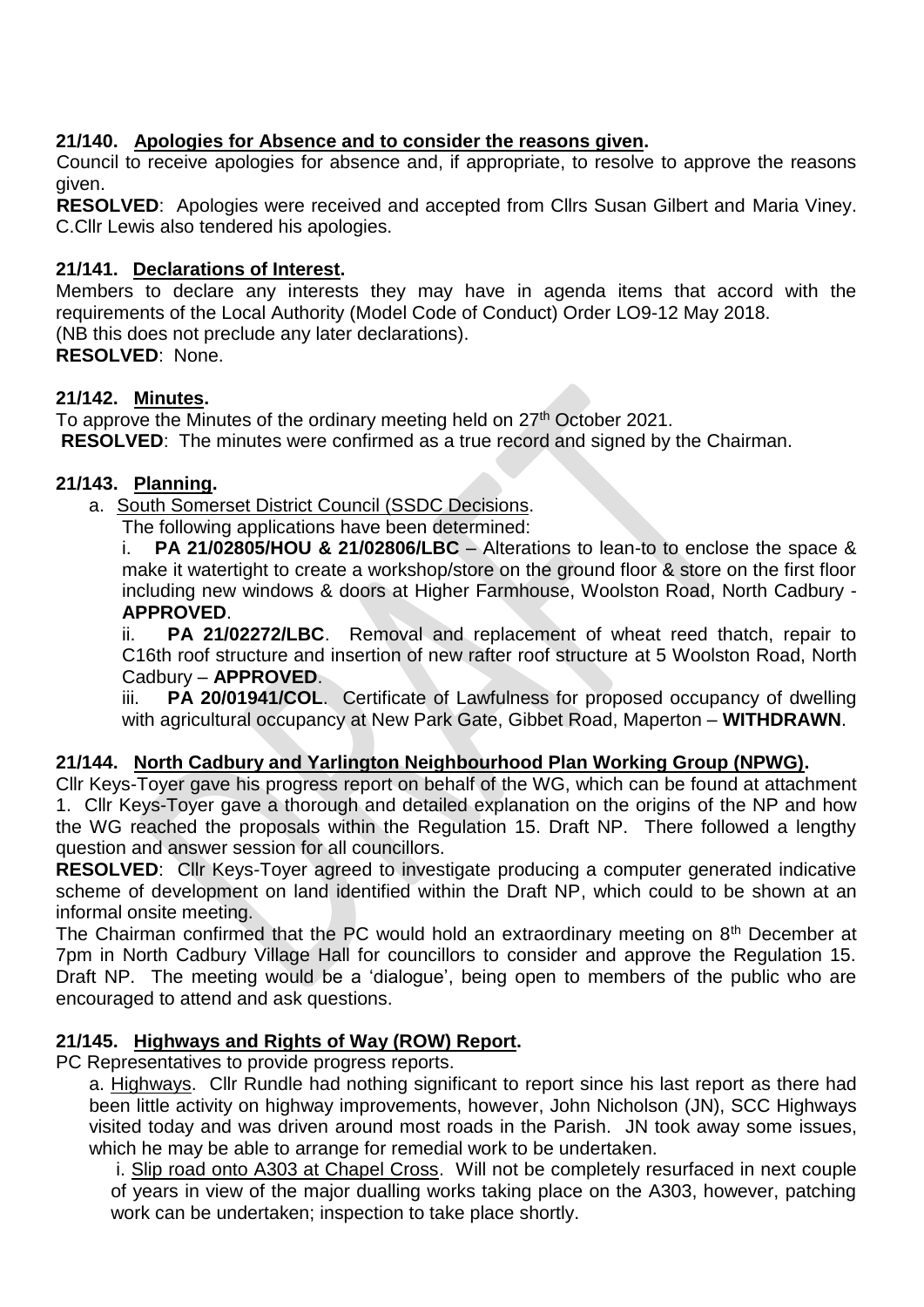ii. Drainage clearance on Parish Hill. SCC just taken delivery of second jetting machine. The blocked culvert along the side of Parish Hill is expected to be cleared before Christmas.

iii. Blocked drain on junction of Hearn Lane and Long Street, Galhampton. Jetting identified the need to excavate part of Hearn Lane; work scheduled to be undertaken in the next couple of months, which will require Hearn Lane to be closed for a short period.

iv. Badger sett damage on the Corkscrew. Natural England are required to issue a permit to the ecology department at SCC before any work can be done to repair the section of road above the badger sett. These permits are only issued between July and November and have, therefore, just missed out this year. The steel plate over the sett is standing up well, therefore, SCC will patch either side of the plate and along the edge of the tarmac road as a temporary solution.

v. Flooding along Frog Lane. Works to clear the ditches on both sides of the lane are being arranged, which should alleviate the problem.

vi. Entrance/approach to Avalon Farm, Galhampton. Cllr Rundle discussed the possibility of introducing a third lane up Galhampton Hill to ease the traffic flow into Avalon Farm at a recent on site planning meeting. JN considered this to be of benefit, however, as it would involve widening the road alongside land owned by Emily Estate, the initiative would have to come from the Estate. A similar scheme put in place at the entrance to The Newt was fully funded by the Estate.

vii. Hedge trimming. JN advised that on country roads there is only a requirement for landowners to trim to a height of 4.5m so that any trees overhanging more than that do not have to be trimmed.

b. Cllr Vaughan presented her ROW report, which can be found at Attachment 2.

## **21/146. Finance.**

## a. **Balance of the Councils Bank Account & Bank reconciliation**.

To report on Council's Bank Account.

**RESOLVED**: The Clerk previously circulated the PC Accounts, which were received and approved.

## b. **Accounts for payment**

To review and approve a schedule of items of expenditure:

| Dorset Planning Consultant Ltd - Invoice 0696 (NP)     | £799.56 |
|--------------------------------------------------------|---------|
| Smith of Derby - St Michael's Church clock service     | £314.40 |
| Blake Training $Ltd - 50\%$ costs for brushcutter trng | £93.00  |
| Signs Made Here Ltd - composite signs circular walks   | £73.00  |
| <b>Galhampton Village Hall Hire Oct</b>                | £29.00  |
| SALC Training 25 & 28 Oct 21                           | £50.00  |
|                                                        |         |

**RESOLVED**: Items of expenditure approved unanimously.

## **21/147. Dates of PC Meetings for 2022**

a. To agree the following dates for PC meetings to be held in 2022:

26<sup>th</sup> January, 23<sup>rd</sup> February, 23<sup>rd</sup> March, 27<sup>th</sup> April, 25<sup>th</sup> May, 22<sup>nd</sup> June, 27<sup>th</sup> July, 28<sup>th</sup> September, 26<sup>th</sup> October and 23<sup>rd</sup> November, commencing at 7.00pm. Venues as circulated. **RESOLVED**: Dates agreed. Extraordinary meetings would be held if necessary to consider urgent business and planning applications in August and December.

b. To confirm dates and timing of onsite planning meetings as the second Tuesday of the month, commencing at 2.00pm.

**RESOLVED**: Agreed.

## **21/148. Community Project – River Cam Survey**

To consider initiating a community project to survey the water quality in the River Cam. Cllr Keys-Toyer gave a brief overview of how 'Community Scientists' (CS) would test the PH and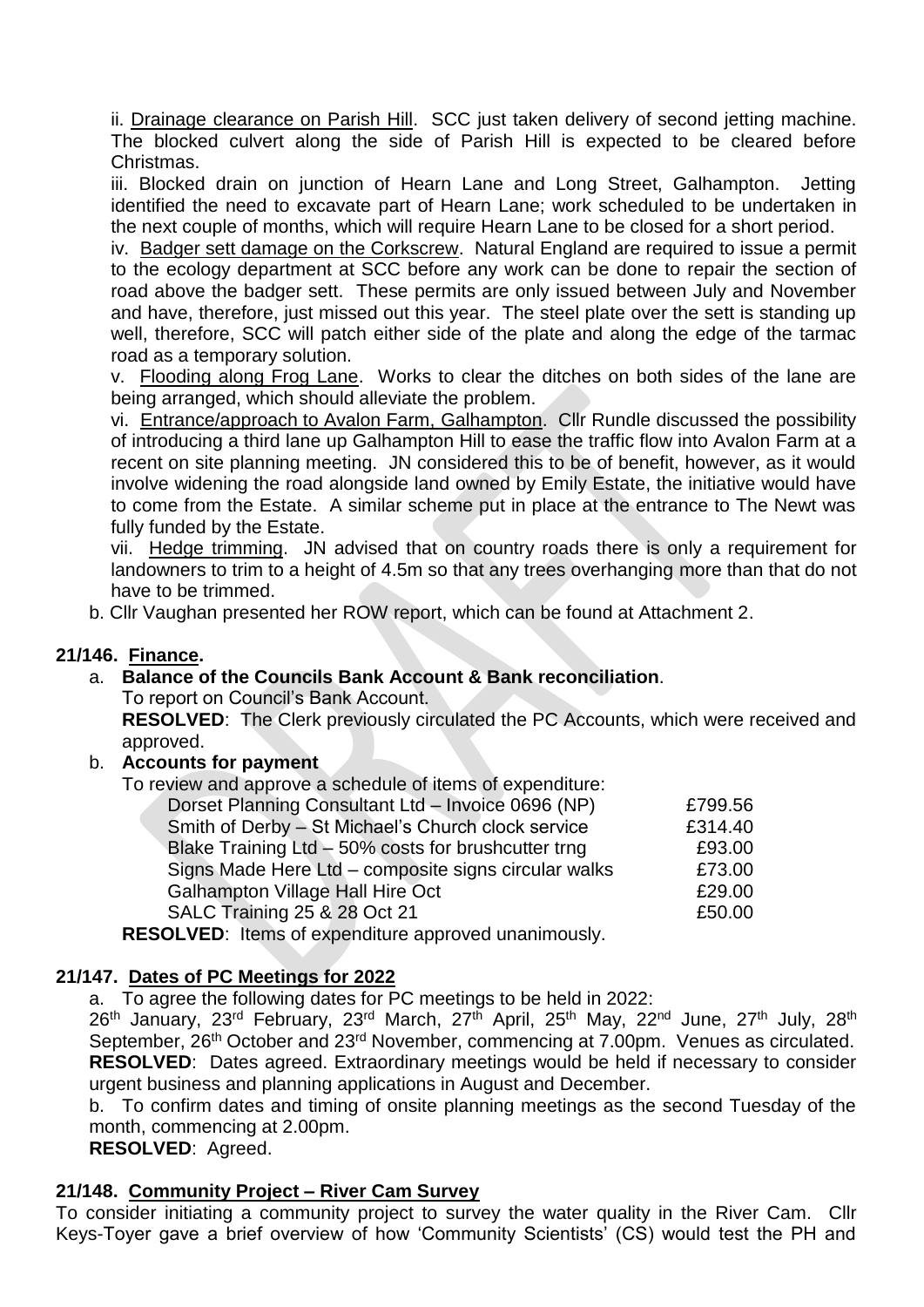phosphate levels in the river, preferably monthly, using tests provided free of charge from the West Country River Trust (WCRT). The results are recorded online and can help identify issues. Two residents present discussed their roles as volunteer CS, however, more volunteers were needed. If there was enough interest in the parish, WCRT would visit to provide instruction to the volunteers. All that is required is access to the internet.

**RESOLVED**: Councillors agreed unanimously to ascertain whether a volunteer group could get together to carry out a more effective survey of the River Cam.

## **21/149. The Queen's Platinum Jubilee (2022)**

Update on celebrations, which will be held locally across Somerset, as well as nationally, with a specific focus on the bank holiday weekend of the  $2<sup>nd</sup>$  -  $5<sup>th</sup>$  June 2022. Events to include Platinum Jubilee Beacons – 2<sup>nd</sup> June, Big Jubilee Lunch/Street Party – 5<sup>th</sup> June and Queen's Green Canopy – Plant a Tree for the Jubilee.

**RESOLVED**: Cllr D Rickers reported that she had emailed North Cadbury School and the Village Halls (VHs) and was awaiting a response from Yarlington. She had also contacted Mr Ed White, Project Manager at The Newt, to see if there was any interest in lighting a beacon at Avalon Farm or in Yarlington. Galhampton VH were proposing to hold an afternoon tea on Saturday  $4<sup>th</sup>$  June 2022. A meeting would be held to bring the VHs together to gauge any interest for events. The School had no concrete plans yet, however, as the Jubilee was in half term, there would be no school events that week. Cllr D Rickers would also contact the pubs in the parish. Cllr Mead suggested that Yarlington could tie the opening of the new structure at the rear of the VH with the Jubilee celebrations.

## **21/150. Items for Report and Future Business**

Please notify items to the Clerk at least 24hrs before the meeting.

a. Dementia Awareness. Cllr D Rickers reported that Galhampton Village Hall were hosting a 'Dementia Friends Open Session' on 22<sup>nd</sup> February 2022, from 7.00 to 8.30pm, run by Dementia Champions Steph Agbo (Health Coach, Castle Cary Surgery) and Philippa Biddlecombe. The aim of the free one-hour course was to learn more about dementia and the small ways you can help and make a difference to those with dementia. Teas and coffees would be provided.

b. Rewilding Somerset. Cllr Harris gave a brief report on the Rewilding Somerset meeting held on 19 Nov 21. She suggested that possible areas for rewilding could include the grass verge opposite NC village shop; a 2-meter edge around recreation grounds and areas of church yards where the grass is only cut one mowers width around each gravestone. SSDC have launched The Great Parish Giveaway where local parishes or projects can request FREE wildflower seeds and trees from [SSDCEnvironment@southsomerset.gov.uk](mailto:SSDCEnvironment@southsomerset.gov.uk) Suitable signage would be available from SSDC to show where wildflowers are planted and should therefore not be cut until the end of the season, which would be carried out by the CC.

Next ordinary meeting: to be held on Wednesday 26<sup>th</sup> January 2022 at 7.00pm in Galhampton Village Hall (TBC).

There being no further business, the meeting closed at 8.35pm.

Signed ………………………………………….. Dated ………………………….

Chairman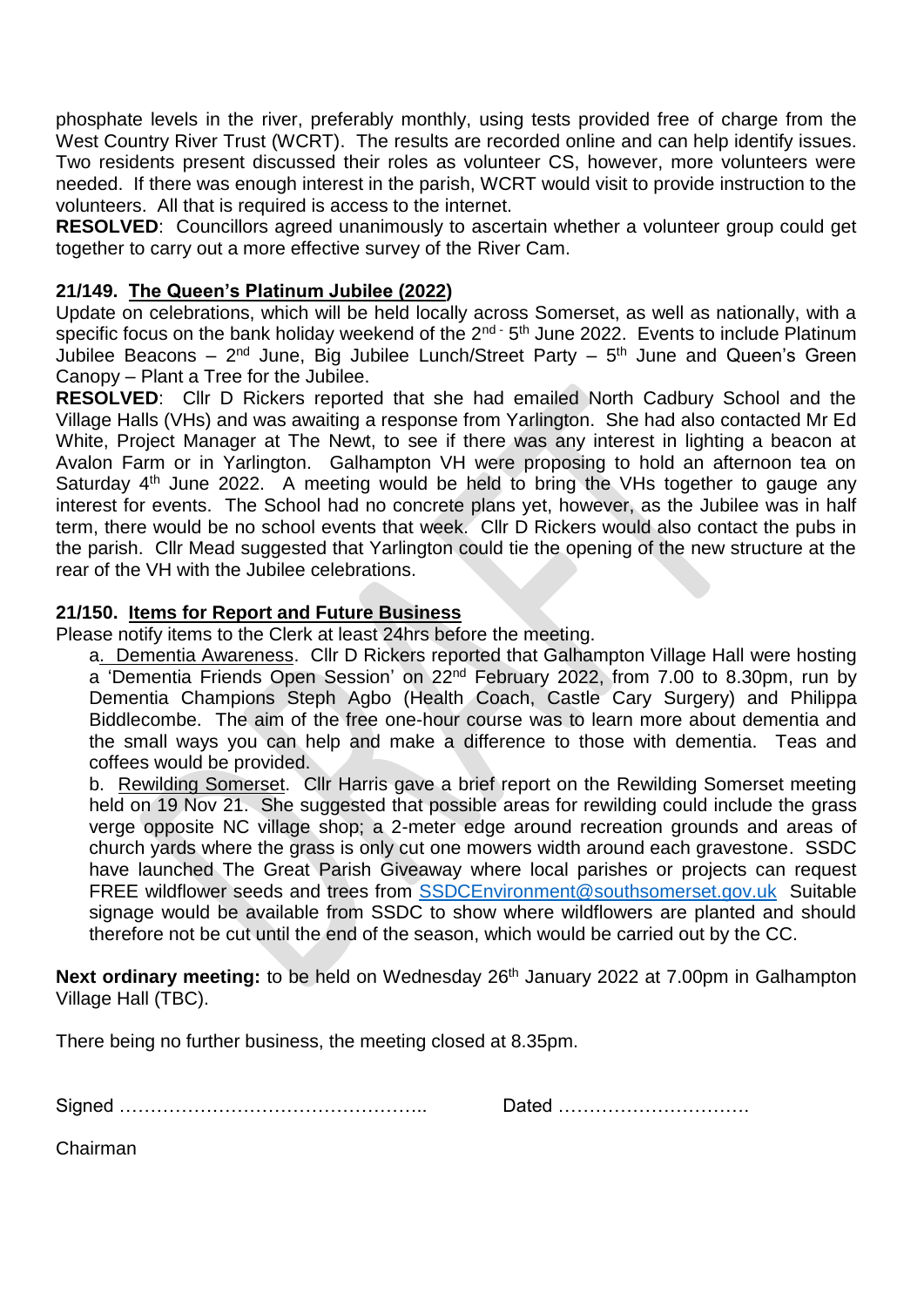## **Neighbourhood Plan Working Group report to the Parish Council 22nd November 2021**

#### **Progress this month.**

#### **Reg 15 Draft Neighbourhood Plan.**

As a response to the comments and suggestion gratefully received from residents on the Reg 14 Pre-submission Draft Neighbourhood Plan we have made many changes and incorporated these into the Submission Reg 15 Draft Neighbourhood Plan. When this is completed, it will be presented to the Parish Council for approval and If successful will be submitted to SSDC Planning Authority for their consideration.

It may be helpful at this stage to highlight some of the changes.

- 6 Environment, pages 17, 18. (table 1, para 6.6) In response to comments from local residents we have added in the Sustrans cycle route and a walking route around Yarlington as important local recreational trails.
- 6 Environment page 20. (para 6.17)

In response to comments from Natural England we have included more detail on the wetlands (or similar) requirements needed for any new residential to address the problems of waste water into the Somerset Levels and Moors Ramsar Site.

11 North Cadbury including Brookhampton pages 43, 46. (para 11.27 policy 16)

In response to concerns from local residents that the development next to Brookhampton would 'creep' further up Cary Road, we have included a Green Gap to stop any further development in the remaining area.

#### 11 North Cadbury including Brookhampton pages 46,50,52,53,54. (Paras 11.39, 11.50, 11.54, policy18, 11.59, 11.60, policy 19.)

In response to concerns from local residents about the impact of the sites on local wildlife, the hedgerows and also flooding risk to other properties, we have clarified measures that will make sure that there will be no increase in run-off, and that the roadside hedgerows should be retained within the design.

#### 11 North Cadbury including Brookhampton page 55. (policy 20, policy 21.)

In response to the Conservation Officer comments, the barns at Hill Farm and North Town would be retained and converted rather than including an option to allow their replacement, because they are of local historic interest.

**\_\_\_\_\_\_\_\_\_\_\_\_\_\_\_\_\_\_\_\_\_\_\_\_**

#### **Basic Conditions Statement.**

#### **Consultation Statement.**

#### **Update on LGSs and Important Views.**

Still waiting for the completion of the supplementary Habitats Regulation Assessment from AECOM but they have advised us that they are not recommending any changes.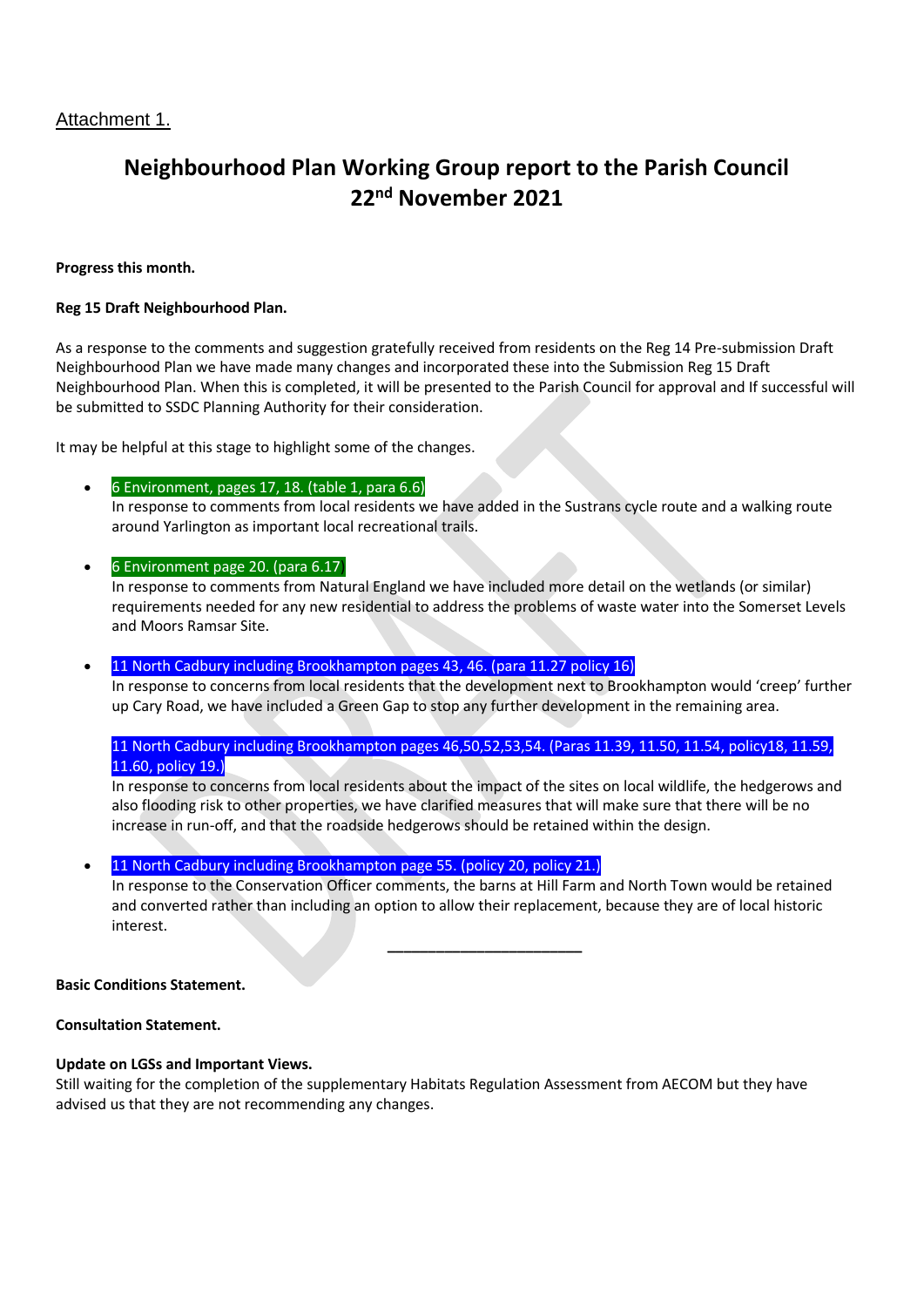#### Attachment 2

#### **North Cadbury and Yarlington Parish Council Rights of Way Report – November 2021**

#### **Issues resolved**

- WN 19/30 Tree limb over bridge removed.
- WN 19/106 Debris under low bridge removed?
- WN 31/10 Gate at Manor Farm repaired.
- WN 19/30 Path cleared.

Various finger posts have been replaced/renewed. Others scheduled for December.

#### **Outstanding Issues**

- WN 19/106 Danger of dead branches falling on path. Paul Longman contacted. (June 2021)
- WN 19/72 & 19/95 Closed until at least Nov. 27<sup>th</sup> for repairs to bridges. Repairs may take a couple of years.
- WN 19/1 (Smallway Lane east) access overgrown, broken stile, no finger post. No access at junction with Frog Lane no stile or way marking. ROW officer aware. Not a priority at this time. (Has been an issue since before Sept. 2019)

#### WN 19/2 Fingerpost down. (Reported Dec. 2020)

- WN 19/78 ROW officer has agreed to replace gate at southern entrance to this footpath.
- WN 31/7 Tree down and foliage blocking path. (Reported July 2020*)*
- WN 19/105 Surface of byway to be reinstated.
- WN19/27 Maize harvested but crop for sheep fodder sown. No path Eastern end. PPLO will write to landowner.
- WN 22/16 Maize harvested but path not reinstated. Land owned by The Newt.
- WN 19/91 Exit to Woolston Road continues to be unofficially diverted. Electric fence has been erected around field. Unprotected wire crosses unofficial stile. (Reported summer 2020 and again directly to ROW officer Feb. 2021)
- WN 19/74 Gate mechanism at Cary Rd. end is very stiff. (Reported April 2021)
- WN 19/25 (Galhampton) Cross piece on stile adrift. (Reported April 2021)
- WN 19/24 Unstable stile by telephone box at Hearn Lane. Dangerous. (Reported April 2021)
- WN 19/44 Maize planted. Path not cut in. (Reported July 2021)
- WN 19/38 Path has not been cut in. (Reported Sept. 2021)
- WN 19/77 Gate on exit to Ridgeway Lane will not close as gate and post no longer meet.
- WN 19/54 Stile broken and overgrown at Sandbrook Lane end.

WN 19/89 Path not cut in. New stile put in but inaccessible – barbed wire fence and undergrowth. No waymark signs on stile. No entrance to footpath at Corkscrew end.

\*Highlights refer to RoW for which PC funding has been granted.